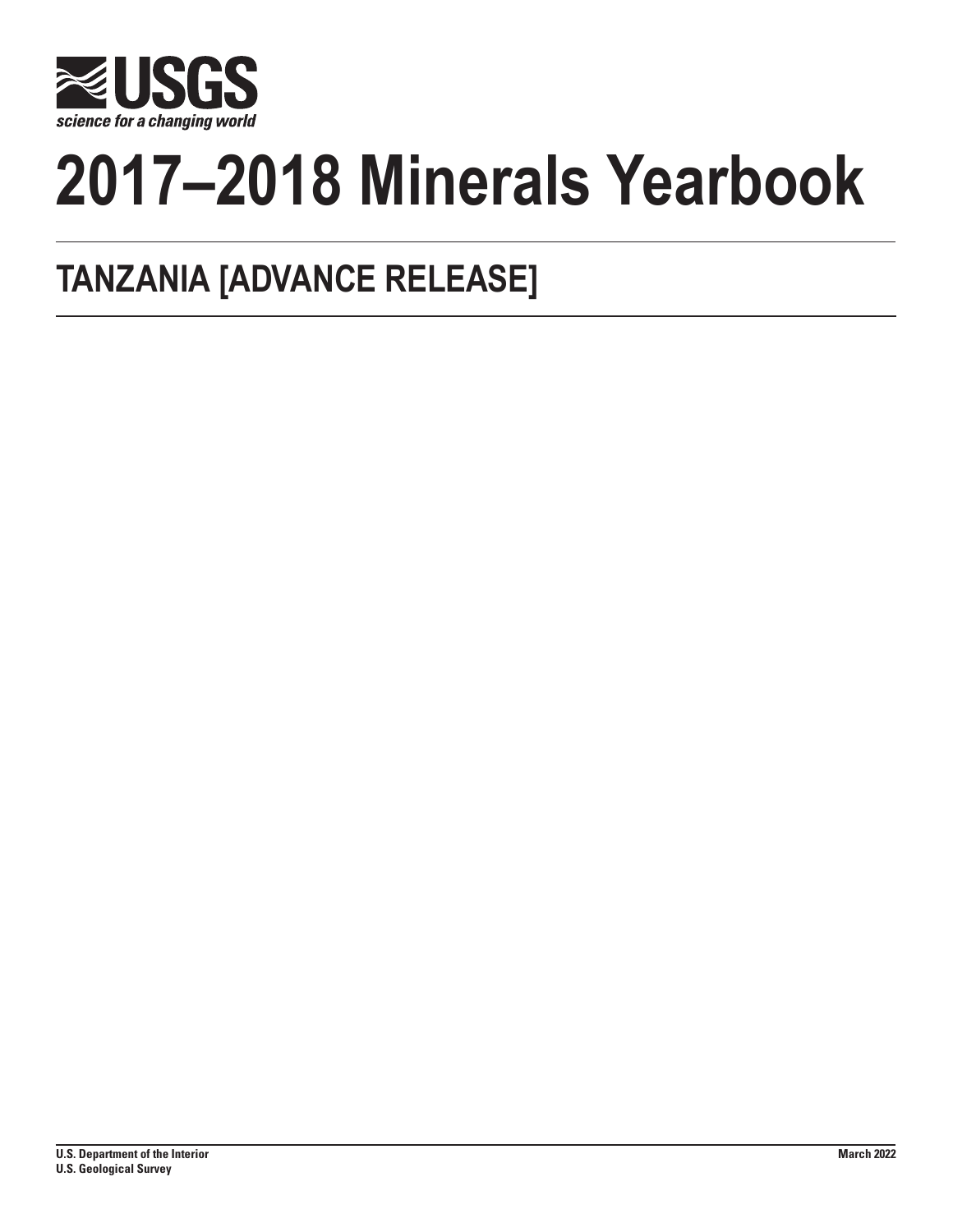## **The Mineral Industry of Tanzania**

### By Thomas R. Yager

#### **Note: In this chapter, information for 2017 is followed by information for 2018.**

In 2017, Tanzania played a significant role in the global production of gold, accounting for more than 1% of the world's gold mine output. The country was also the world's only producer of tanzanite, which is a gemstone variety of zoisite that gets its color from trace amounts of vanadium. Other domestically significant mining and mineral-processing operations included cement and natural gas. Tanzania was not a globally significant consumer of minerals or mineral fuels in 2017 (George, 2019; Godleader Shoo, Tanzania Ministry of Minerals, written commun., June 21, 2018).

#### **Minerals in the National Economy**

In 2017, the manufacturing sector accounted for 5.5% of the gross domestic product (GDP), and mining and quarrying, 4.8%. The value of output in the mining sector increased by 17.5% in 2017 compared with 11.5% in 2016. Large-scale mines employed about 12,000 workers in 2017; large-scale gold, tanzanite, and diamond mines employed a total of 6,501 workers in 2016 (the latest year for which data were available). As many as 1.5 million artisanal miners were estimated to produce bauxite, building materials, colored gemstones, copper, diamond, gold, tin, and other commodities (Tanzania Minerals Audit Agency, 2017, p. 32; Zavala, 2017; Bank of Tanzania, 2018, p. 22, 28).

In the first half of 2017, minerals accounted for 34.9% of Tanzania's recorded exports and at least 19.9% of its imports. Total recorded exports in the first half of 2017 were valued at \$2.23 billion. The share of gold in total recorded exports was 31.9% in the first half of 2017; diamond, 1.4%; and colored gemstones, copper, silver, and other minerals combined, 1.6%. Total imports in the first half of 2017 were valued at \$3.74 billion. Petroleum products accounted for 18.3% of the value of total imports, and fertilizers, 1.6% (Bank of Tanzania, 2017, p. 11, 65).

Tanzania is a signatory to the Kimberley Process Certification Scheme, which is a certification system established to reduce the trade in conflict diamond. At the end of 2016, the mining sector was governed by the Mining Act of 2010 and the Tanzania Extractive Industries (Transparency and Accountability) Act, 2015. Upstream natural gas and petroleum exploration and production were governed by the Petroleum Act 2015.

In June 2017, the Government banned the export of mineral concentrates. In July, the Government passed the Natural Wealth and Resources (Permanent Sovereignty) Act 2017, the Natural Wealth and Resources Contracts (Review and Re-negotiation of Unconscionable Terms) Act 2017, and the Written Laws (Miscellaneous Amendments) Act 2017. The new laws mandate at least 16% Government ownership in mining projects and allow the Government to renegotiate or terminate contracts with mining companies. The new laws also increase the royalty on

copper, gold, platinum, and silver exports to 6% from 4% and royalty on uranium exports to 6% from 5% (Solomons, 2017).

In October 2017, the Ministry of Energy and Minerals was divided into the Ministry of Energy and the Ministry of Minerals. The Ministry of Energy is responsible for regulating natural gas and petroleum exploration and production. The Mining Commission, which is part of the Ministry of Minerals, is responsible for licensing and mineral rights, mine inspections, and the regulation and promotion of artisanal and small-scale mining (Lewis, 2017).

#### **Production**

In 2017, coal production increased by 102%; tourmaline, by 41%; diamond, by 27%; and rolled steel, by 19%. Kaolin production also increased sharply. The production of lime decreased by 89% in 2017; bauxite, by 83%; aquamarine, by 81%; amethyst, by 78%; emerald, by 71%; pozzolanic materials, by 66%; quartz, by 51%; garnet, by 46%; gypsum, by 42%; salt, by 41%; construction sand, by 40%; silver, by 39%; tin, by 34%; phosphate rock, by 33%; marble, by 27%; and crushed limestone, by 21%. Diamond and coal output increased because of capacity expansions. Data on mineral production are in table 1 (Godleader Shoo, Tanzania Ministry of Minerals, written commun., June 21, 2018).

#### **Structure of the Mineral Industry**

Most of Tanzania's gold mines were privately owned; cement plants, natural gas operations, the Minjingu phosphate mine, and the Nyanza salt mine were also owned by private investors. The Government-owned State Mining Company (Stamico) operated the Biharamulo gold mine. The Government also held a 50% share in the large-scale tanzanite mining operations at Block C at Merelani and minority interests in the privately owned Ngaka coal mine and the Williamson diamond mine. The new mining laws passed in 2017 mandated at least 16% Government ownership in mining projects (Solomons, 2017).

Artisanal and small-scale mines accounted for most of the country's colored gemstone production; copper, crushed stone, diamond, and gold were also produced by artisanal miners. Capacity, location, ownership, and production information were not readily available for many of these operations. Table 2 is a list of major mineral industry facilities.

#### **Commodity Review**

#### *Metals*

**Gold and Silver.**—In 2017, Acacia Mining plc of the United Kingdom produced 10,065 kilograms (kg) of gold at the North Mara Mine compared with 11,771 kg in 2016 because of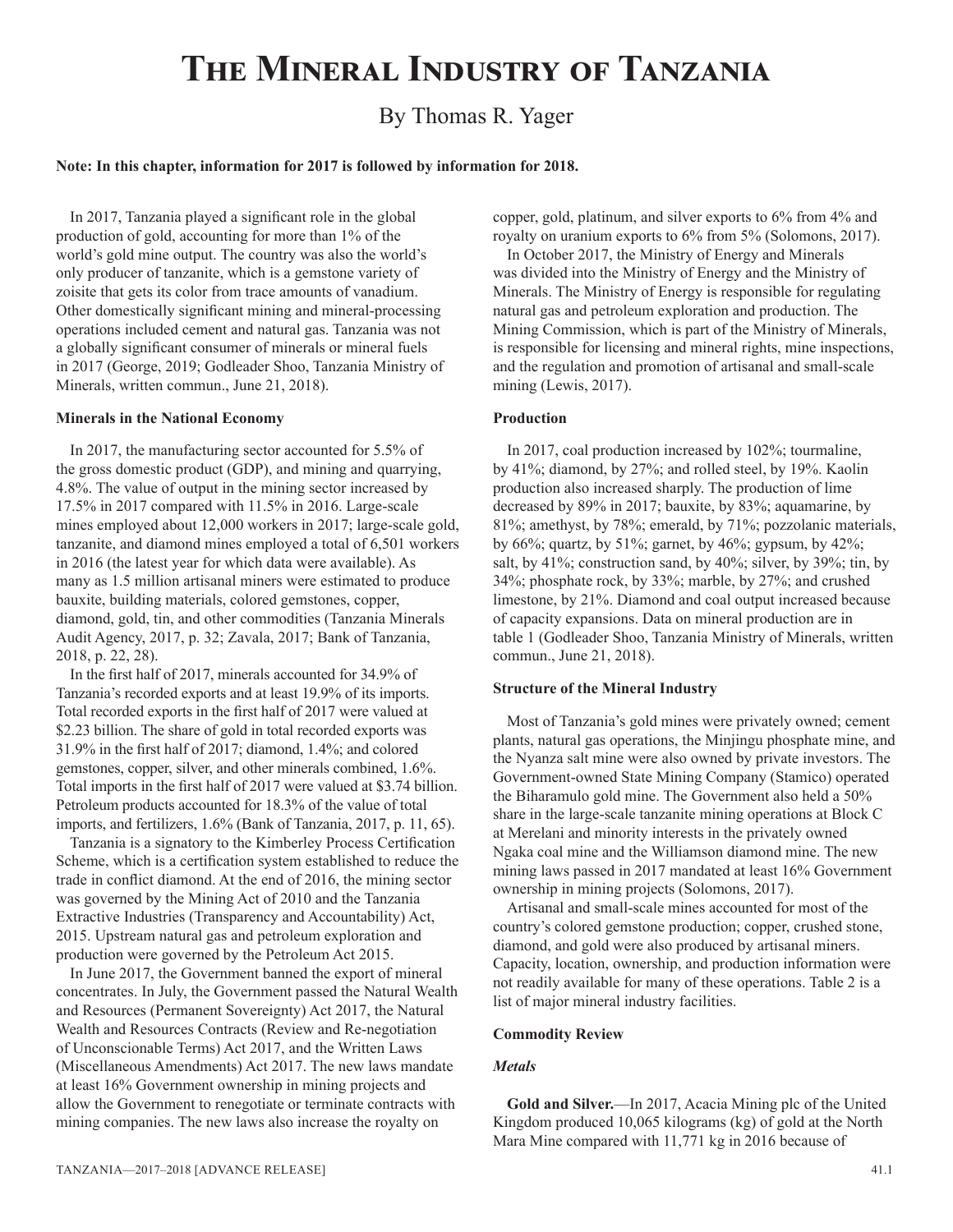lower ore grades. At the Bulyanhulu Mine, output decreased to 5,458 kg in 2017 from 9,002 kg in 2016 because of the export ban on mineral concentrates, lower ore grades, and a drought that prevented the processing of tailings for 4 months. Production increased at the Buzwagi Mine to 8,360 kg in 2017 from 5,033 kg in 2016 because of higher ore grades (Acacia Mining plc, 2018, p. 2, 31, 33, 35).

Production at North Mara was likely to be about 10,000 kg in 2018. Buzwagi's output was expected to decrease to about 3,100 kg as mining operations shifted to processing stockpiles because of the depletion of the open pit reserves. The estimated remaining life of Buzwagi's operations was 3 years. Acacia planned to produce about 930 kg of gold from processing tailings at Bulyanhulu (Acacia Mining plc, 2018, p. 2, 31, 33, 35).

Geita Gold Mining Ltd. (a subsidiary of AngloGold Ashanti Ltd. of South Africa) produced about 16,800 kg of gold at the Geita Mine in 2017 compared with 15,200 kg in 2016. Increased production was attributable to higher ore grades (AngloGold Ashanti Ltd., 2018, p. 92, 120).

Shanta Gold Ltd. of the United Kingdom produced 2,475 kg of gold and 3,304 kg of silver at the New Luika open pit mine in 2017; production was 2,728 kg of gold and 3,937 kg of silver in 2016. Planned gold production at New Luika, which is located in Mbeya Region, was between 2,600 and 2,700 kg in 2018. Shanta planned to maintain gold production at an average of between 2,500 and 2,600 kilograms per year (kg/yr) until 2023. The company planned to develop underground mines that would extend the mine's life to 2023 from 2020 (Cornish, 2017c; Shanta Gold Ltd., 2018, p. 7, 12).

Shanta was considering the possibility of a further extension of New Luika's life until 2027 using resources of about 21,000 kg of gold that were not in the company's mining plan. The company also was considering starting pilot production at its Singida project in the Singida Region (Cornish, 2017c).

In late April 2017, Tanzanian Royalty Exploration Corp. of Canada and its joint-venture partner Stamico completed a feasibility study on a large-scale mine at the Buckreef project. Planned mine production for the study area was nearly 1,700 kg/yr of gold during an estimated 17-year mine life. Reserves were estimated to be about 33,000 kg of contained gold. As of yearend, it was unclear when production would start (Tanzanian Royalty Exploration Corp., 2017).

OreCorp Ltd. of Australia completed a scoping study on a new mine at the Nyanzaga project in August 2016 and a prefeasibility study in March 2017. Planned production in the study was about 6,600 kg/yr during an estimated 13-year mine life. Depending on the results of a feasibility study, OreCorp and joint-venture partner Acacia could start construction in 2018. Resources for the project were estimated to be 29.8 million metric tons (Mt) at a grade of 3.48 grams per metric ton gold (Cornish, 2017b).

Kibo Mining plc of Ireland divested its Imweru and Lubando projects into a new company called Katoro Gold plc (Kibo, 56.7%) in May 2017. Katoro was engaged in a prefeasibility study on a new mine at Imweru. Depending on the results of this prefeasibility and subsequent feasibility studies, gold production at Imweru could be nearly 1,600 kg/yr. Contained resources at Imweru were estimated to be 16,000 kg of gold (Katoro Gold plc, 2017).

**Niobium (Columbium) and Tantalum.**—In April 2016, Cradle Resources Ltd., of Australia completed a feasibility study on a new mine at the Panda Hill carbonatite deposit, which is located 35 kilometers southwest of Mbeya. The company planned to mine niobium, which would be processed into ferroniobium. Planned production during the estimated 30-year life of the mine was 8,200 metric tons per year  $(t/yr)$ of ferroniobium with a niobium content of about 66%. Mining was expected to start in the second quarter of 2018; Cradle planned to produce at full capacity starting in 2022. As of the end of 2017, development of the mine had not started (Cradle Resources Ltd., 2016, p. 1, 9, 30).

**Titanium and Zirconium.**—In 2017, Strandline Resources Ltd. of Australia completed a feasibility study on a new mine at the Fungoni mineral sands deposit near Dar es Salaam. Planned production in the study was about 43,000 t/yr of ilmenite, 14,000 t/yr of zircon, and 3,000 t/yr of rutile. The titanium dioxide content of the ilmenite was expected to be between 55% and 60%. Strandline estimated that reserves at Fungoni to be 12.3 Mt at grades of 1.65% ilmenite, 0.71% zircon, 0.17% rutile, and 0.05% leucoxene. The estimated life of the mine was 6 years. Production could start by late 2019, depending on mining licensing and financing (Andrews, 2016, 2018).

#### *Industrial Minerals*

**Cement.**—Tanzania's cement production increased to 4.2 Mt in 2017 from a revised 4.07 Mt in 2016 and 2.58 Mt in 2012 because of the opening of new plants and expansion of existing plants. As of yearend, the country had seven cement producers with a total capacity of 10.3 million metric tons per year (Mt/yr) (tables 1 and 2).

Lake Cement Ltd. of India operated a plant with a capacity to produce 500,000 t/yr of cement at Kimbiji. The company planned to complete a new cement plant with a capacity of 1.4 Mt/yr at Bagamoyo by 2019. In 2017, Sungura Cement Co. was building a new cement plant with a capacity of 300,000 t/yr in Mawani. Hengyuan International Engineering Group of China planned to start construction of a new cement plant at Tanga with a capacity of 7 Mt/yr in May 2017. About 70% of the company's production was expected to be exported to countries that included the Democratic Republic of the Congo [Congo (Kinshasa)], Sudan, and Uganda, and 30% was expected to be sold domestically. As of yearend, construction had not yet started (Global Cement, 2016; International Cement Review, 2017; 2018a, b).

**Diamond.**—Petra Diamonds Ltd. of the United Kingdom operated the open pit Williamson Mine, which accounted for most of the diamond produced in Tanzania. The company produced 293,205 carats of diamond from open pit and alluvial operations in 2017 compared with 223,859 carats in 2016. Petra planned to increase production to nearly 340,000 carats per year by mid-2018. Resources at Williamson were estimated to be 39 million carats (Petra Diamonds Ltd., 2017a, p. 16; 2017b; 2018, p. 19).

**Gemstones.**—Tanzania produced a variety of gemstones that included alexandrite, amethyst, aquamarine, cordierite, emerald, garnet, quartz, ruby, sapphire, spinel, tanzanite, and tourmaline. In recent years, tanzanite accounted for a majority of the value of domestic gemstone mining. Merelani, which is located near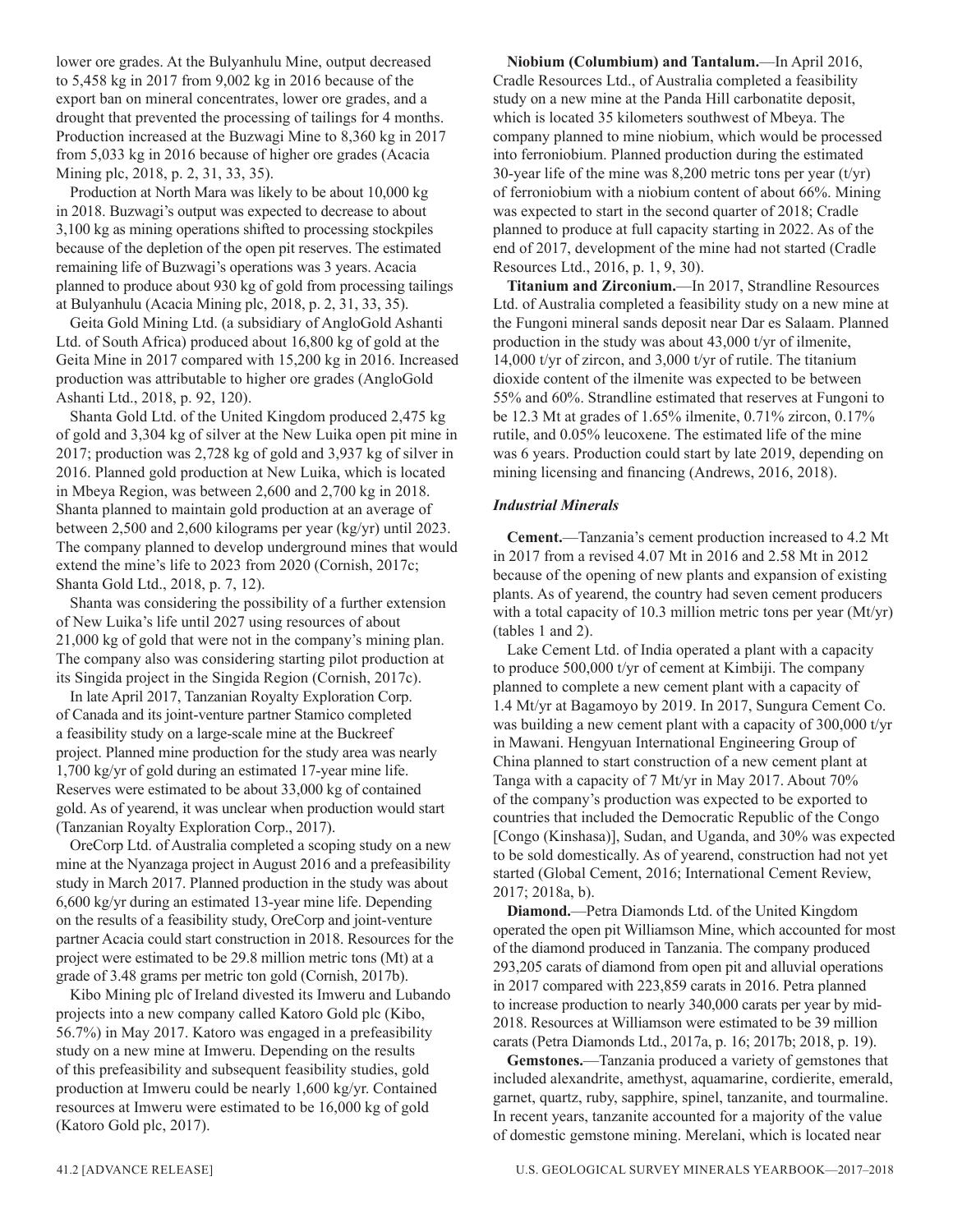Arusha, was the world's only source of tanzanite. Artisanal and small-scale miners operated in Blocks B and D of the Merelani deposit. TanzaniteOne Mining Ltd. (Sky Associates Group Ltd., 50% and STAMICO, 50%) mined tanzanite in Block C.

Amethyst was mined at Matombo. In 2017, national amethyst production decreased to 19,937 kg from 88,636 kg in 2016. Alexandrite and emerald were mined near Lake Manyara. Emerald production decreased to 12 kg in 2017 from 42 kg in 2016, and alexandrite production was less than 1 kg/yr in 2016 and 2017. Tsavorite, which is a green grossular garnet that obtains its color from trace amounts of chromium and vanadium, was mined near Merelani. Total production of all types of garnet decreased to 131,278 kg in 2017 from a revised 244,490 kg in 2016 (Godleader Shoo, Tanzania Ministry of Minerals, written commun., June 21, 2018).

The Mundarara Mine near Longido was the leading ruby producer in Tanzania. Ruby and sapphire also were produced by artisanal miners at Kibuko, Kiswila, Songea, Tunduru, Winza, and other locations. Since 2009, ruby and sapphire production were at relatively low levels in Tanzania because of the discovery of the Montepuez ruby deposits in Mozambique.

**Graphite.**—In April 2016, Magnis Resources Ltd. of Australia completed a feasibility study on the Nachu project. The production target was 220,000 t/yr of concentrate at a grade of between 97% and 99% graphite during an estimated 15-year mine life. Production was planned to be 240,000 t/yr during the first 12 years. Mining could start in 2019. Reserves were estimated to be 76 Mt at a grade of 4.8% graphite. Magnis expected to sell about 140,000 t/yr to the spherical graphite and lithium battery markets, 77,000 t/yr to the jumbo-flake (flakes larger than 300 microns) and expandable graphite markets, and 22,000 t/yr to the super-jumbo-flake (flakes larger than 500 microns) and aerospace markets (Washbourne, 2016b; Magnis Resources Ltd., 2018, p. 33, 37).

Kibaran Resources Ltd. of Australia was engaged in the development of a new mine at the Epanko project. In mid-2017, the company completed a feasibility study on expanding its planned production to 60,000 t/yr of graphite concentrate from 40,000 t/yr. Concentrate from Epanko was expected to have a grade of between 96% and 97% graphite. Estimated capital costs for an 18-year mine life were nearly \$89 million. Depending on financing, Kibaran planned to start production by the end of 2018 and to reach full capacity in 2019. Kibaran had offtake agreements for 44,000 t/yr of production from Epanko (Cornish, 2017a).

In early 2017, Walkabout Resources Ltd. of Australia completed a feasibility study on a new mine at its Lindi Jumbo project, which was located to the west of Mtwara. Planned production in the study was 40,000 t/yr of graphite concentrate, of which jumbo-flake would account for 55% and large-flake (flakes between 180 and 300 microns), 20%. Walkabout planned to start mining in 2018; the estimated life of the mine was 20 years (Cornish, 2017d).

Black Rock Mining Ltd. of Australia completed a scoping study on a new mine at its Mahenge project in 2016 and a prefeasibility study in 2017. In the 2-year first stage of mining, production was expected to be 83,000 t/yr of concentrate at a grade of 98.5% graphite; production would increase to

167,000 t/yr in the 3-year second stage; and 250,000 t/yr in the third stage. Depending on the results of a feasibility study, mining could start in 2019. Jumbo-flake graphite was likely to account for 21% of production, and large-flake, 30%. The estimated life of the mine was 32 years. Reserves were estimated to be 69.6 Mt at a grade of 8.5% graphite (Black Rock Mining Ltd., 2017a, p. 1, 6–8; 2017b).

Volt Resources Ltd. of Australia completed a prefeasibility study on a new mine at its Bunyu project (formerly the Namangale project) in December 2016. The company planned to complete a feasibility study on the first stage of mining in the first quarter of 2018, and on the second stage, in the second half of 2018. Depending on the results of the studies, Volt could produce 20,000 t/yr of concentrate at a grade of 95% graphite in the first stage and 170,000 t/yr in the second stage. The first stage of mining could start in the second half of 2018, and the second stage, in the second half of 2020. Reserves were estimated to be 127 Mt at a grade of 4.4% graphite (Volt Resources Ltd., 2017, p. 4–5, 7, 9, 18).

In November 2015, Indiana Resources completed a prefeasibility study on a new mine at its Chilalo graphite project. Depending on the results of a feasibility study, production could be nearly 70,000 t/yr, with an estimated mine life of 10 years. In June 2016, Chilalo was spun off into a new company called Graphex Mining Ltd. of Australia. Graphex received a mining license for Chilalo in November 2016 and updated its resource estimate in February 2017. Resources at the Shimba deposit at Chilalo were estimated to be 53.5 Mt at a grade of 5.6% graphite, and reserves, 4.7 Mt at a grade of 11% graphite. As of November 2017, the company had not started the feasibility study (Washbourne, 2016a, 2017).

At the end of 2016, Armadale Capital Plc of the United Kingdom estimated that resources at its Mahenge Liandu project were 40.9 Mt at a grade of 9.4% graphite. Armadale Capital planned to start a feasibility study on a new mine by the second quarter of 2018 (Kotze, 2017).

**Rare-Earth Elements.**—In April 2017, Peak Resources completed a feasibility study on a new mine at its Ngualla project; the study was updated in August. Planned production was 14,700 t/yr of rare-earth oxides from bastnaesite during an estimated 26-year mine life; mining could start in late 2019. Rare-earth concentrates from Ngualla would be processed at a refinery in the United Kingdom. Resources were estimated to be 214 Mt at a grade of 2.15% rare-earth oxides, and reserves, 18.5 Mt at a grade of 4.8% rare-earth oxides (Peak Resources Ltd., 2017, p. 1, 7, 12, 15, 28; Robson, 2018).

In Strandline's feasibility study on the Fungoni mineral sands project, planned monazite production was more than 1,000 t/yr. Reserves were estimated to be 12.3 Mt at a grade of 0.06% monazite. Production could start by late 2019, depending on mine licensing and financing (Andrews, 2016, 2018).

#### *Mineral Fuels and Related Materials*

**Coal.**—Tanzania's coal production increased in 2017 to 558,553 metric tons (t) from a revised 276,030 t in 2016. Intra Energy Corporation Ltd. of Australia and its jointventure partner National Development Corp. (owned by the Government) operated a mine at the Ngaka coalfield in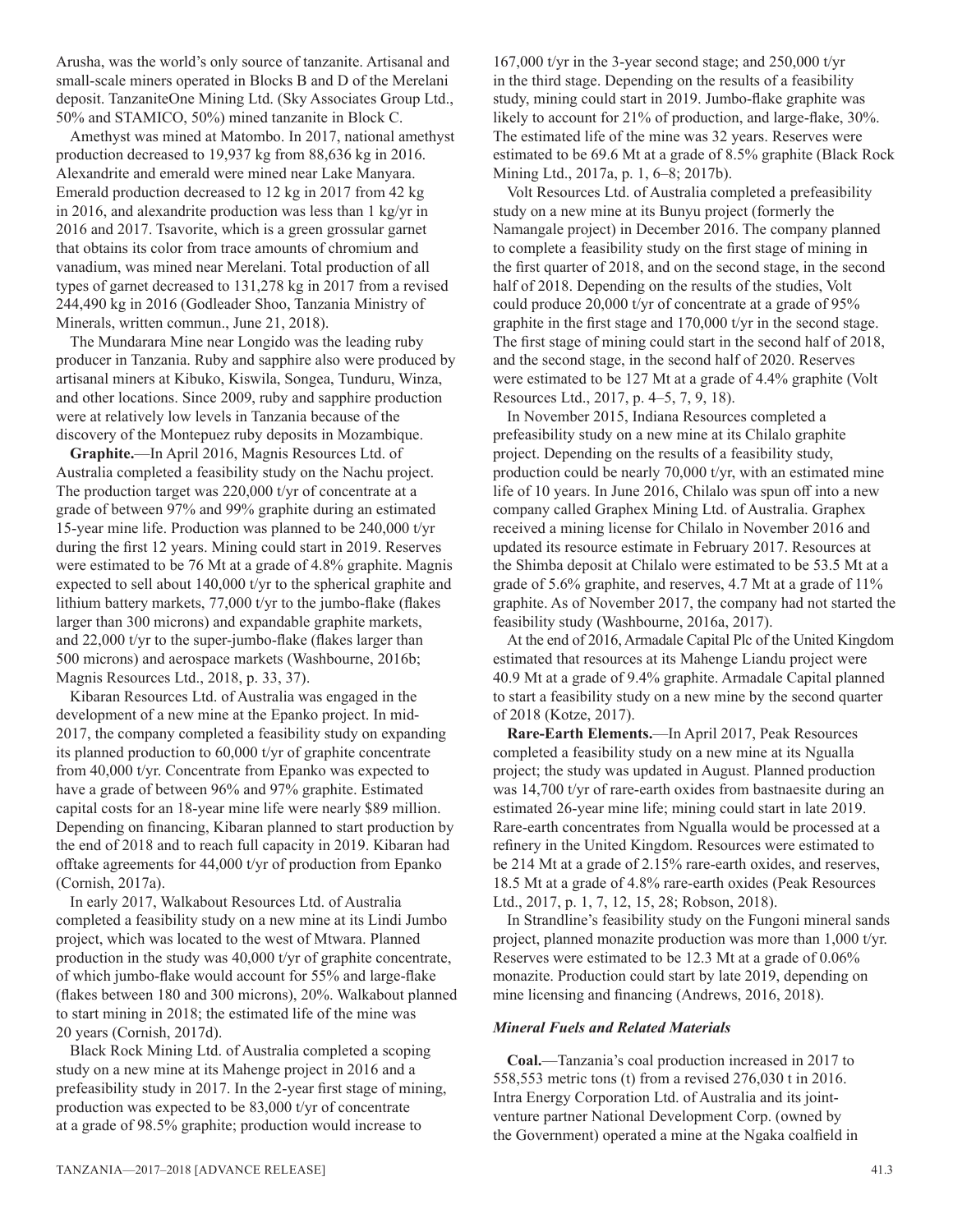Ruvumu District that accounted for most of the country's coal production. In 2017, the mine's capacity increased to 960,000 t/yr from 480,000 t/yr (Intra Energy Corporation Ltd., 2017, p. 5; Godleader Shoo, Tanzania Ministry of Minerals, written commun., June 21, 2018).

In October 2017, Edenville Energy plc of the United Kingdom started coal production at its Rukwa Mine. The company planned to produce 120,000 t/yr starting in January 2018. As of mid-November, Edenville and its joint-venture partner Sinohydro Corp. of China were engaged in negotiations with the Government-owned power company Tanesco regarding the construction of a new coal-fired power station at Rukwa (Edenville Energy plc, 2017).

In January 2017, Kibo completed a feasibility study on a new mine and coal-fired power station at the Mbeya Coal to Power project in southwestern Tanzania. The initial planned capacity of the power station was between 250 and 300 megawatts (MW), which could be expanded to 600 MW. The initial planned coal consumption was about 1.5 Mt/yr. Construction of the power station could be completed in 3 years. Coal resources were estimated to be 122 Mt, and the estimated life of the mine was 30 years (Kibo Mining plc, 2017).

**Helium.**—Helium One Ltd. explored for helium in southwestern Tanzania. In June 2016, the company announced an initial resource estimate of 1.5 billion cubic meters of helium under Lake Rukwa. In 2017, Helium One revised its resource estimate to 2.8 billion cubic meters. Helium One planned to produce 10 million cubic meters per year at Lake Rukwa starting in 2020; production could increase to nearly 60 million cubic meters per year (Moore, 2016; Helium One Ltd., 2017).

**Natural Gas.**—In 2017, Orca Exploration Group Inc. produced 849 million cubic meters of natural gas from Songo Songo Island, which was nearly unchanged from production in 2016. Gas-fired power stations and cement plants were the leading consumers of natural gas from Songo Songo. The capacity of Orca's natural gas processing plant was 1.14 billion cubic meters per year, and the capacity of the pipeline from the plant to the mainland, 1.05 billion cubic meters per year (Orca Exploration Group Inc., 2017, p. 12; 2018, p. 4, 10, 13–14).

Etablissements Maurel et Prom SA of France and its jointventure partners operated the Mnazi Bay offshore natural gas project in the Rovuma Basin. In 2017, the companies produced 369 million cubic meters compared with 325 million cubic meters in 2016. In 2019, the new Kinyerezi-I Extension and Kinyerezi II power stations were expected to consume an additional 660 million cubic meters per year from the Mnazi Bay project, and Dangote Cement's kilns, between 210 million and 260 million cubic meters per year (Wentworth Resources Ltd., 2018, p. 3–4).

Royal Dutch Shell plc of the Netherlands, Statoil ASA of Norway, and their joint-venture partners were considering the development of a liquefied natural gas (LNG) plant near Mtwara that would use natural gas from offshore Blocks 1, 2, and 4. The plant would have a capacity of at least 10 Mt/yr of LNG, which was equivalent to 13.8 billion cubic meters per year of natural gas. As of October 2017, the investment decision for the plant was not expected until at least late 2022; production could start by late 2027 at the earliest (Musarra, 2014; Houreld, 2016; Lewis, 2017).

**Uranium.**—Uranium One Inc. of Canada, which was a subsidiary of the Russian Government-owned Rosatom, planned to start mining at the Mkuju River project by 2018. A previous feasibility study estimated that Mkuju River could support a new mine with average production of 1,900 t/yr of uranium oxide  $(U_3O_8)$  during an estimated 12-year mine life. In July 2017, the company suspended development until at least 2020 because of weak demand for uranium on world markets (Thompson, 2011; Guardian, The, 2017).

#### **MINERAL INDUSTRY HIGHLIGHTS IN 2018**

In 2018, the GDP of Tanzania was about \$57 billion. The mining and quarrying sector accounted for about 5.1% of the GDP (Bank of Tanzania, 2019, p. 21). The principal mineral exports were (in decreasing order of value) gold, diamond, and colored gemstones.

In January 2018, the Government passed new regulations mandating that Tanzanian companies have at least 5% equity in mining operations in addition to the Government's freecarried interest. The regulations also mandate that priority be given to Tanzanian companies when mining licenses are issued (Ng'wanakilala, 2018).

Kaolin production increased by 836% in 2018; gypsum, by 95%; coal, by 30%; diamond, by 26%; rolled steel, by 22%; raw steel and natural gas, by 20% each; pumice, by 16%; and silver, by 10%. The production of tin decreased by 91% in 2018; salt, by 64%; bauxite, by 41%; copper, by 37%; and limestone, by 11%. Phosphate rock mining shut down in 2018 (table 1; National Bureau of Statistics, 2019, p. 60). Diamond and coal output increased because of capacity expansions.

Gold output at the Geita Mine increased to about 17,500 kg in 2018 from 16,800 kg in 2017. Increased output was attributable to higher ore grades (AngloGold Ashanti Ltd., 2019, p. 92).

In 2018, Acacia's production at the North Mara Mine increased to 10,452 kg from 10,065 kg in 2017. The company's production at Buzwagi decreased to 4,524 kg in 2018 from 8,360 kg in 2017, and at Bulyanhulu, to 1,259 kg from 5,458 kg because of its dispute with the Government regarding the export of gold concentrates (Acacia Mining plc, 2019, p. 13, 39, 41, 43).

Acacia's planned production at North Mara in 2019 was about 11,500 kg; at Buzwagi, about 3,600 kg; and at Bulyanhulu, about 1,100 kg. Depending on the resolution of its dispute with the Government, the company could produce between 9,300 and 11,000 kg/yr of gold at Bulyanhulu during an estimated 18-year mine life (Acacia Mining plc, 2019, p. 37, 39, 41, 43).

Shanta produced 2,547 kg of gold and 3,323 kg of silver at New Luika in 2018; production was 2,475 kg of gold and 3,304 kg of silver in 2017. Planned production at New Luika was between 2,500 and 2,600 kg of gold in 2019 (Shanta Gold Ltd., 2019, p. 5, 10).

In the fourth quarter of 2018, Strandline completed an updated feasibility study on Fungoni. Planned production in the study was about 32,000 t/yr of ilmenite, 13,500 t/yr of zircon, 2,500 t/yr of rutile, 1,500 t/yr of monazite, and 500 t/yr of leucoxene during a mine life of slightly more than 6 years. Mining was expected to start in 2019 (Strandline Resources Ltd., 2018).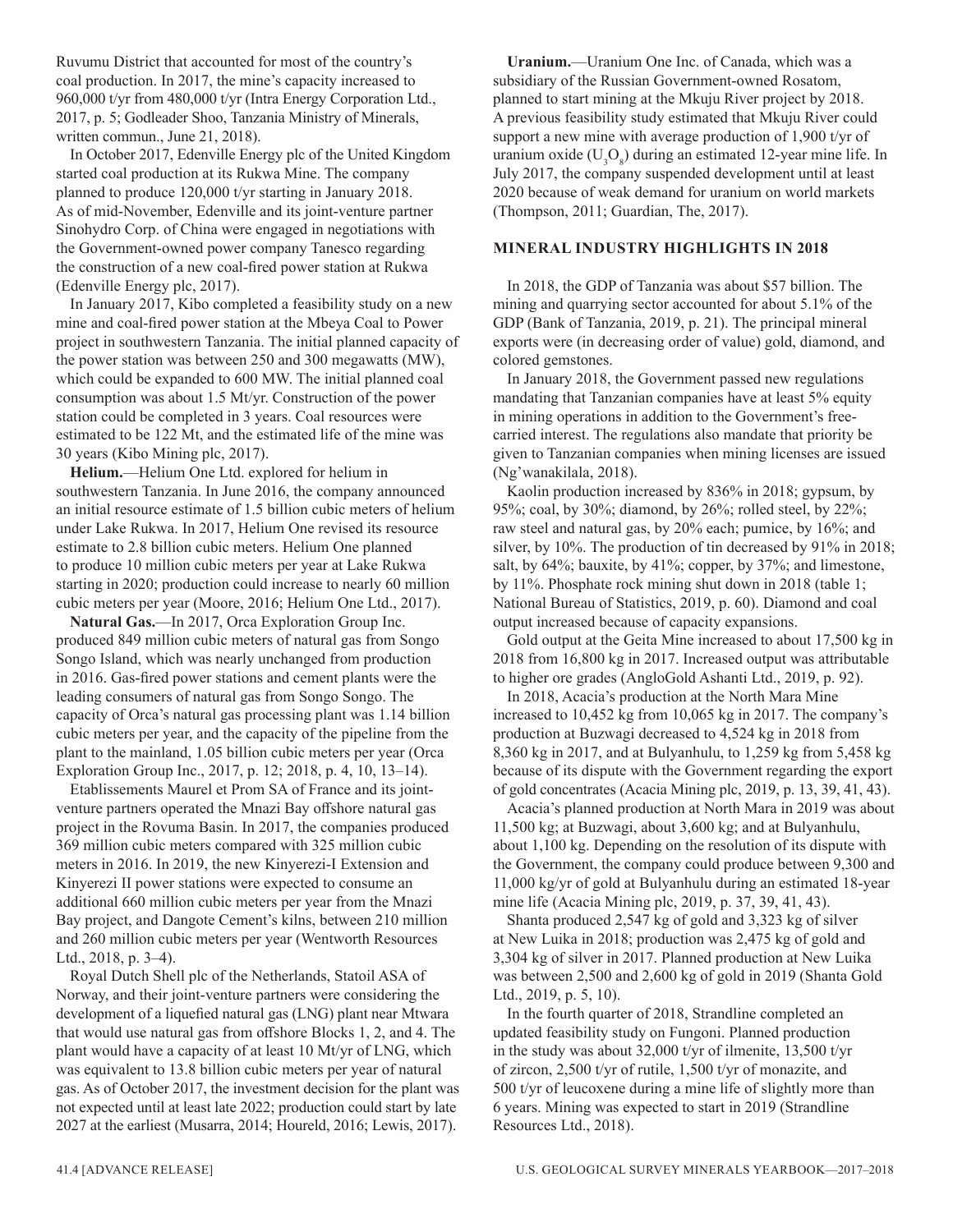In 2018, Tanzania's cement production increased to 4.51 Mt from 4.2 Mt in 2017. Kisarawe Cement Ltd. was engaged in the expansion of its plant's capacity to 162,000 t/yr from 108,000 t/yr; the company also planned a subsequent increase to 450,000 t/yr. ARM Cement Ltd. of Kenya entered bankruptcy proceedings in August; its plant at Tanga was unprofitable because of power rationing, coal shortages, and competition from other producers (International Cement Review, 2018a; Obulutsa, 2018; Bank of Tanzania, 2019, p. 30).

Petra produced 380,689 carats of diamond at the Williamson Mine in 2018 compared with 293,205 carats in 2017. Increased production was mostly attributable to higher ore grades (Petra Diamonds Ltd., 2018, p. 19; 2019, p. 15).

Volt completed a feasibility study on the first stage of mining at Bunyu in late July 2018. The company planned to start production at the rate of 23,700 t/yr of graphite concentrate in the second half of 2019. Volt also planned to complete a feasibility study on the second stage of mining in the first half of 2020. Depending on the results of the study, production could increase to 170,000 t/yr starting in the second half of 2021. The estimated life of the mine was at least 22 years (Volt Resources Ltd., 2018, p. 7, 10–12).

In October 2018, Black Rock completed a feasibility study on a new mine at the Mahenge project. Black Rock planned to start construction of the first stage of the mine in the second quarter of 2019 and to begin mining in the fourth quarter of 2020. Depending on the results of further feasibility studies, the second stage of mining could start in 2023, and the third stage, in 2025. Planned production in the first stage was 83,000 t/yr of concentrate at a grade of 96% graphite; the second stage, 167,000 t/yr; and the third stage, 250,000 t/yr. The estimated life of the mine was 32 years (CPC Project Design Pty Ltd. and Black Rock Mining Ltd., 2018, p. 21, 38).

Kibaran was seeking financing for Epanko in 2018. The company could start mining in 2021 and produce 60,000 t/yr of graphite concentrate. The postponement of the project was partially attributable to delays in issuing mining licenses by the Government (Gordon, 2018, p. 1).

In September 2018, Graphex completed an updated prefeasibility study on the Chilalo project. Planned production in the study was 58,000 t/yr of concentrate at a grade of 93% graphite in the first 2 years of mining and 108,000 t/yr subsequently. Jumbo-flake graphite was likely to account for 57% of production, and large-flake graphite, 9%. The estimated life of the mine was between 6 and 7 years. Graphex planned to complete a feasibility study in the second quarter of 2019; mining could start in the second quarter of 2020, depending on the results (Graphex Mining Ltd., 2018, p. 1, 15, 19).

Armadale Capital completed a scoping study on a new mine at Mahenge Liandu in March 2018. Planned production in the study was 50,000 t/yr of concentrate at a grade of 98% graphite during an estimated 32-year mine life. Jumbo-flake graphite was likely to account for 24.5% of production, and large-flake graphite, 23.6%. The company initiated a feasibility study in May and planned to make an investment decision by early 2019 (Armadale Capital plc, 2018a, b).

In December 2018, Walkabout estimated that resources at Lindi Jumbo were 41.8 Mt at a grade of 10.8% graphite. The company

planned to complete an updated feasibility study on Lindi Jumbo in early 2019 (Walkabout Resources Ltd., 2018, p. 1).

National coal production increased to 725,911 t in 2018 from 558,553 t in 2017 (table 1). Increased output was attributable to the expansion of the Ngaka Mine in 2017.

#### **Outlook**

Tanzania's production of cement, coal, and natural gas is expected to increase in the near future. Cement output is likely to increase from 2019 through 2021 because of the recent opening of new plants and expansion of existing plants. Coal production is expected to increase in 2019 because of the opening of the Rukwa Mine and the expansion of the Ngaka Mine. The outlook for natural gas production is to increase from 2020 through 2022 because of higher capacity utilization at Mnazi Bay.

Helium production could start in 2020. Gold production could increase at Bulyanhulu, depending on the resolution of the dispute between Acacia and the Government; higher production at Bulyanhulu would more than offset the closure of the Buzwagi Mine in 2021.

New Tanzanian mines could have substantial effects upon world markets for graphite and rare earths. Graphite production could restart in 2019, with total planned production of 880,000 t/yr by 2024. World graphite production was estimated to be more than 1.1 Mt in 2018. Rare-earths production could start at Fungoni and Ngualla in 2019 and increase to about 16,000 t/yr. World rare-earths production was estimated to be 190,000 t of rare-earth-oxide (REO) equivalent content in 2018 (Gambogi, 2020; Olson, 2020).

#### **References Cited**

Acacia Mining plc, 2018, Annual report & accounts 2017:

London, United Kingdom, Acacia Mining plc, 176 p. (Accessed June 28, 2018, at http://www.acaciamining.com/~/media/Files/A/Acacia/ Reports/2018/2017-acacia-annual-report-accounts.pdf.)

Acacia Mining plc, 2019, Annual report & accounts 2018: London, United Kingdom, Acacia Mining plc, 187 p. (Accessed October 29, 2019, at http://www.annualreports.com/HostedData/AnnualReports/PDF/ LSE\_ACA\_2018.pdf.)

- Andrews, Mark, 2016, Tembo digs Strandline's strategy: Australia's Paydirt, v. 1, no. 241, August, p. 62–63.
- Andrews, Mark, 2018, No deviation from Strandline: Australia's Paydirt, v. 1, no. 256, December–January, p. 64.
- AngloGold Ashanti Ltd., 2018, Integrated report 2017: AngloGold Ashanti Ltd., 199 p. (Accessed October 3, 2018, at https://www.anglogoldashanti.com/ wp-content/uploads/2018/05/2017-Intergrated-Report.pdf.)

AngloGold Ashanti Ltd., 2019, Integrated report 2018: AngloGold Ashanti Ltd., 186 p. (Accessed August 7, 2019, at http://www.aga-reports.com/18/ download/AGA-IR18.pdf.)

- Armadale Capital Plc, 2018a, Commencement of feasibility study at Mahenge Liandu: Armadale Capital Plc, May 3. (Accessed December 6, 2019, at http://armadalecapitalplc.com/news).
- Armadale Capital Plc, 2018b, Mahenge Liandu pit optimisation and 31 Year Mine Plan completed for Mahenge Liandu graphite project: Armadale Capital Plc, March 19. (Accessed December 6, 2019, at http://armadalecapitalplc. com/news).
- Bank of Tanzania, 2017, Monthly economic review: Bank of Tanzania, June, 84 p. (Accessed September 1, 2018, at https://www.bot.go.tz/publications/ QuarterlyEconomicBulletins/FINAL%20QEB-JUNE%202017.pdf.)
- Bank of Tanzania, 2018, Economic bulletin for the quarter ending June 2018: Bank of Tanzania, 74 p. (Accessed September 1, 2018, at https://www.bot. go.tz/publications/QuarterlyEconomicBulletins/APPROVED%20QEB.pdf.)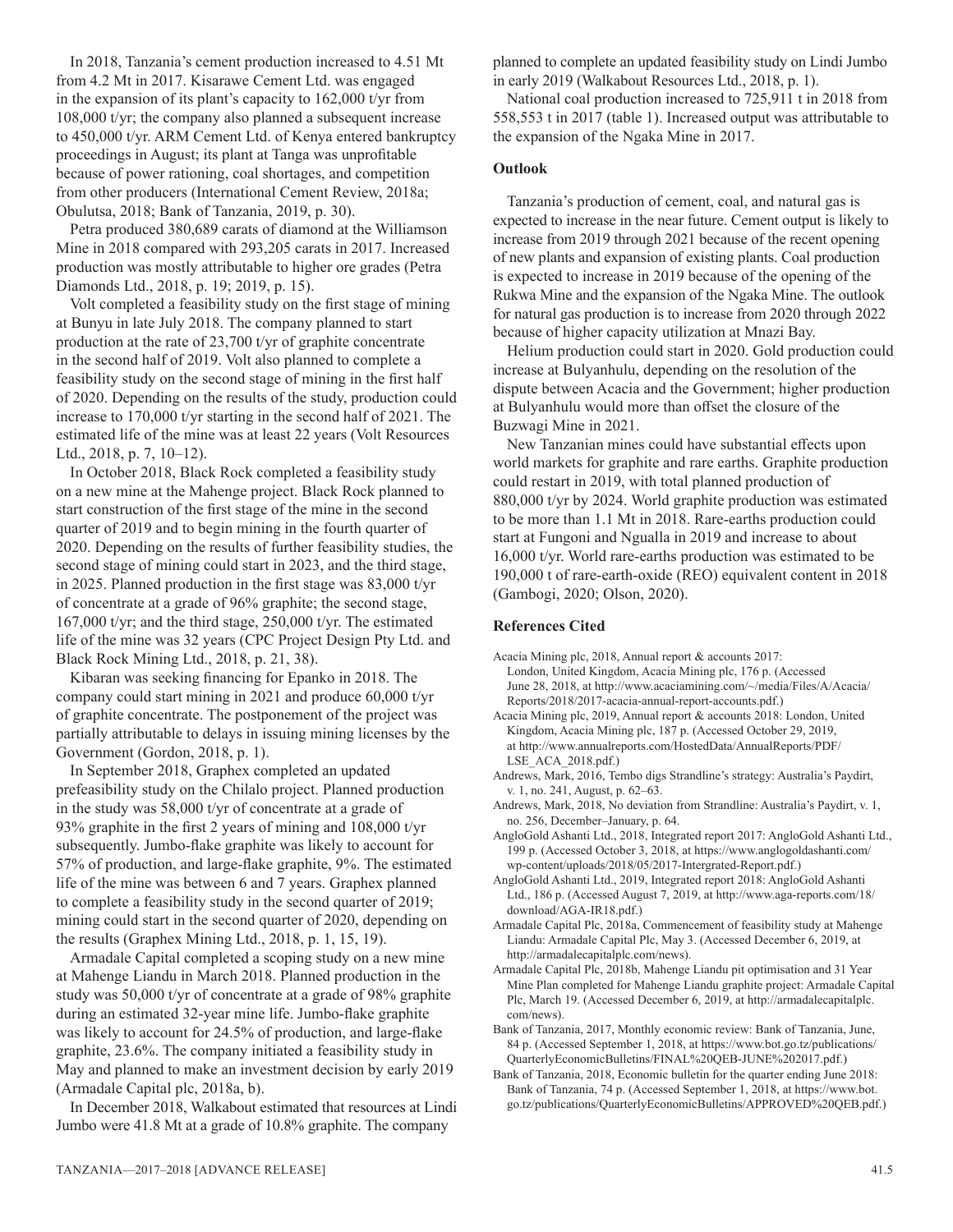Bank of Tanzania, 2019, Economic bulletin for the quarter ending June 2019: Bank of Tanzania, 74 p. (Accessed November 1, 2019, at https://www.bot.go.tz/ publications/QuarterlyEconomicBulletins/QEB%20JUNE%202019.pdf.)

Black Rock Mining Ltd., 2017a, Black Rock delivers exceptional optimized PFS for the Mahenge graphite mine: West Perth, Western Australia, Australia, Black Rock Mining Ltd., August 8, 54 p. (Accessed October 21, 2017, at http://blackrockmining.com.au/investor-centre/#asx-announcements.)

Black Rock Mining Ltd., 2017b, Welcome to Black Rock Mining!: West Perth, Western Australia, Australia, Black Rock Mining Ltd. (Accessed October 25, 2017, at http://www.blackrockmining.com.au/.)

Cornish, Laura, 2017a, Kibaran Resources unlocking Epanko's true graphite potential: Mining Review Africa, no. 7, July, p. 28–31.

Cornish, Laura, 2017b, OreCorp's Nyanzaga gold project climbing quickly up the value chain: Mining Review Africa, no. 5, May, p. 28–30.

Cornish, Laura, 2017c, New underground operations deliver sustainable production: Mining Review Africa, no. 6, June, p. 26–28.

Cornish, Laura, 2017d, Walkabout Resources' jumbo graphite hot spot: Mining Review Africa, no. 5, May, p. 32–35.

CPC Project Design Pty Ltd. and Black Rock Mining Ltd., 2018, Black Rock Mining Ltd. Mahenge graphite project feasibility study—Executive summary: West Perth, Western Australia, Australia, Black Rock Mining Ltd., October, 69 p. (Accessed December 6, 2019, at https://blackrockmining.com.au/ wp-content/uploads/241018-BKT-Compelling-DFS-Completed-Mahenge-Graphite-Project.pdf.)

Cradle Resources Ltd., 2016, Definitive feasibility study on Panda Hill: Cottesloe, Western Australia, Australia, Cradle Resources Ltd., April 20, 43 p. (Accessed February 28, 2018, at http://www.cradleresources.com.au/ wp-content/uploads/2016/04/Definitive-Feasibility-Study-on-Panda-Hill.pdf.)

Edenville Energy plc, 2017, Project update: London, United Kingdom, Edenville Energy plc, November 23. (Accessed September 21, 2018, at https://edenville-energy.com/2017/11/23/project-update-4/.)

Gambogi, Joseph, 2020, Rare earths: U.S. Geological Survey Mineral Commodity Summaries 2020, p. 132–133.

George, M.W., 2019, Gold: U.S. Geological Survey Mineral Commodity Summaries 2019, p. 70–71.

Global Cement, 2016, Lake Cement to build 1.4Mt/yr plant in Tanzania: Global Cement, November 28. (Accessed February 23, 2018, at http://www.globalcement.com/news/item/ 5537-lake-cement-to-build-1-4mtyr-plant-in-tanzania.)

Gordon, Mark, 2018, Kibaran Resources Ltd.: Independent Investment Research (Aust.) Pty Ltd., October, 31 p. (Accessed December 6, 2019, at https://www.kibaranresources.com/wp-content/uploads/2019/08/KNL-Independent-Investment-Research-%E2%80%93-Target-Price-0.64.pdf.)

Graphex Mining Ltd., 2018, Update pre-feasibility study confirms exceptional economics of Chilalo project: Graphex Mining Ltd., September 20, 40 p. (Accessed December 6, 2019, at http://www.graphexmining.com.au/ wp-content/uploads/2018/09/0191.pdf.)

Guardian, The, 2017, Russian firm suspends \$1.2 billion uranium project in Selous: The Guardian [Dar es Salaam, Tanzania], July 9. (Accessed December 20, 2018, at https://www.ippmedia.com/en/news/russian-firmsuspends-12-billion-uranium-project-selous.)

Helium One Ltd., 2017, For the technology of today and the future: Helium One Ltd., unpaged. (Accessed May 21, 2018, at http://www.helium-one.com/ investors/.)

Houreld, Katharine, 2016, Final investment decision on Tanzania LNG plant still 5 yrs away—Statoil: Thomson Reuters, November 16. (Accessed February 22, 2018, at https://www.reuters.com/article/tanzania-gasidUSL4N1DH4D6.)

International Cement Review, 2017, New capacity coming soon: International Cement Review, July, p. 20–33.

International Cement Review, 2018a, African aspirations: International Cement Review, July, p. 154–158.

International Cement Review, 2018b, Capacity expansion continues: International Cement Review, July, p. 124–130.

Intra Energy Corporation Ltd., 2017, Annual financial report for the year ended 30 June 2017: Sydney, New South Wales, Australia, Intra Energy Corporation Ltd., 76 p. (Accessed September 18, 2018, at http://www.intraenergycorp. com.au/irm/PDF/2121\_0/annualreport2017.)

Katoro Gold plc, 2017, Imweru project's pre-feasibility study expanded to include a LiDAR survey: London, United Kingdom, Katoro Gold plc, November 24. (Accessed September 14, 2018, at https://katorogold.com/ investors/regulatory-news/.)

Kibo Mining plc, 2017, Kibo announces completion of integrated bankable feasibility study: Dublin, Ireland, Kibo Mining plc, January 23, 3 p. (Accessed November 7, 2018, at https://kibo.energy/index.php/ investor-relations/rns-sens-releases/.)

Kotze, Chantelle, 2017, Armadale Capital's Mahenge Liandu project getting the grade in Tanzania: Mining Review Africa, no. 10, October, p. 34–35.

Lewis, Ian, 2017, Tanzania's LNG plans remain stalled: Petroleum Economist, October 19. (Accessed September 17, 2018, at http://www.petroleumeconomist.com/articles/politics-economics/africa/2017/tanzanias-lng-plansremain-stalled.)

Magnis Resources Ltd., 2018, Investor presentation: Sydney, New South Wales, Australia,Magnis Resources Ltd., February, 39 p. (Accessed August 7, 2018, at http://magnis.com.au/announcements/significant-news.)

Moore, Katherine, 2016, Huge helium reserve discovered in Tanzania, Africa: Resource World, v. 14, no. 5, August–September, p. 62.

Musarra, S.P., 2014, Taming Tanzania: OE Magazine, v. 39, no. 7, July, p. 58–59.

National Bureau of Statistics, 2019, Tanzania in figures 2018: National Bureau of Statistics, June, 94 p. (Accessed October 18, 2019, at https://www.nbs.go.tz/index.php/en/tanzania-in-figures.)

Ng'wanakilala, Fumbuka, 2018, Tanzania's new mining rules impose restrictions on foreign banks, insurers: Thomson Reuters, February 20. (Accessed December 11, 2019, at https://www.reuters.com/article/tanzania-lawmakingmining/tanzanias-new-mining-rules-impose-restrictions-on-foreign-banksinsurers-idUSL8N1QA519.)

Obulutsa, George, 2018, UPDATE 1**—**Kenya's ARM Cement put under administration**—**PWC statement: Thomson Reuters, August 18. (Accessed October 25, 2019, at https://www.reuters.com/article/kenya-arm-cement/ update-1-kenyas-arm-cement-put-under-administration-pwc-statementidUSL5N1V9042.)

Olson, D.W., 2020, Graphite (natural): U.S. Geological Survey Mineral Commodity Summaries 2020, p. 72–73.

Orca Exploration Group Inc., 2017, 2016 annual report: Road Town, Tortola, British Virgin Islands, Orca Exploration Group Inc., 75 p. (Accessed July 6, 2017, at http://www.orcaexploration.com/pdfs/2016\_Orca\_Q4\_FULL.pdf.)

Orca Exploration Group Inc., 2018, 2017 annual report: Road Town, Tortola, British Virgin Islands, Orca Exploration Group Inc., 85 p. (Accessed July 30, 2018, at http://www.orcaexploration.com/pdfs/2017\_Orca-Q4\_full.pdf.)

Peak Resources Ltd., 2017, Lower price deck delivers similar BFS results for Ngualla: Perth, Western Australia, Australia, Peak Resources Ltd., October 12, 57 p. (Accessed October 25, 2017, at www.peakresources.com.au).

Petra Diamonds Ltd., 2017a, Interim results for the six months to 31 December 2016: London, United Kingdom, Petra Diamonds Ltd., 46 p. (Accessed September 13, 2017, at https://www.petradiamonds.com/ wp-content/uploads/17-02-20-RIS-Interim-Results-FINAL.pdf.)

Petra Diamonds Ltd., 2017b, Investor fact sheet—October 2017: London, United Kingdom, Petra Diamonds Ltd., 2 p. (Accessed March 1, 2018, at https://www.petradiamonds.com/wp-content/uploads/17.11.17\_01\_Petra-Diamonds-Corporate-Factsheet-2017.pdf.)

Petra Diamonds Ltd., 2018, Interim results for the six months to 31 December 2017: London, United Kingdom, Petra Diamonds Ltd., 52 p. (Accessed September 21, 2018, at https://www.petradiamonds.com/ wp-content/uploads/18-02-19-RIS-Interim-Results-FINAL.pdf.)

Petra Diamonds Ltd., 2019, Interim results for the six months to 31 December 2018: London, United Kingdom, Petra Diamonds Ltd., 55 p. (Accessed October 25, 2018, at https://www.petradiamonds.com/wp-content/ uploads/02-18-19-RIS-H1-FY-2019-Interim-Results-FINAL.pdf.)

Robson, Dave, 2018, It's bringing more than 500 jobs to Teesside—now plans for refinery have moved a big step forward: Teesside Gazette [Middlesbrough, United Kingdom], January 28. (Accessed August 10, 2018, at https://www.gazettelive.co.uk/business/business-news/its-bringing-more-500-jobs-14202079.)

Shanta Gold Ltd., 2018, 2017 annual report and accounts: St. Peter Port, Guernsey [United Kingdom], Shanta Gold Ltd., 73 p. (Accessed September 19, 2018, at http://www.shantagold.com/\_resources/financialreports/2017/Annual%20Report%20and%20Accounts%202017.pdf.)

Shanta Gold Ltd., 2019, 2018 annual report and accounts: St. Peter Port, Guernsey [United Kingdom], Shanta Gold Ltd., 82 p. (Accessed October 29, 2019, at https://www.shantagold.com/\_resources/Annual\_ Report and Accounts 2018.pdf.)

Solomons, Sascha, 2017, Tanzanian legislation—The bad and the ugly: Mining Review Africa, no. 10, October, p. 26–28.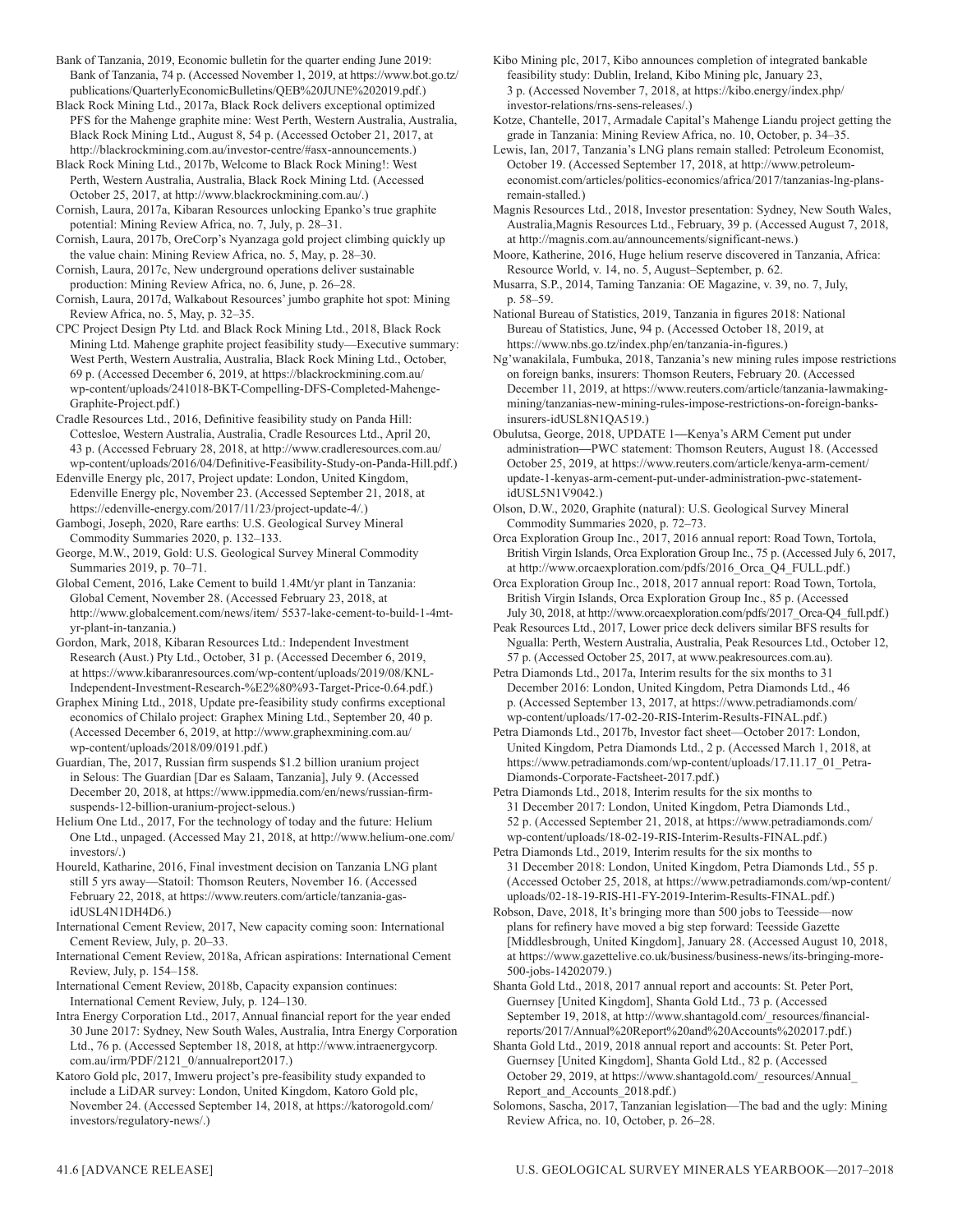Strandline Resources Ltd., 2018, Fungoni project—Updated DFS: Perth, Western Australia, Australia, Strandline Resources Ltd., 2018, November 1, 7 p. (Accessed October 25, 2019, at http://www.strandline.com.au/irm/PDF/2693\_0/FungoniProjectUpdatedDFS.)

Tanzania Minerals Audit Agency, 2017, Annual report 2016: Tanzania Minerals Audit Agency, 39 p. (Accessed June 30, 2017, at http://www.tmaa.go.tz/ publications/view/tmaa-annual-report-2016.)

Tanzanian Royalty Exploration Corp., 2017, Pathway towards commercial gold: Vancouver, British Columbia, Canada, Tanzanian Royalty Exploration Corp., July 13, 11 p. (Accessed September 19, 2018, at http://www.tanzanianroyalty.com/ wp-content/uploads/2017/07/170713TNXNR.pdf.)

Thompson, Richard, 2011, Tanzania—Growth opportunities: Mining Journal, October 28, p. 30–33.

Volt Resources Ltd., 2017, Fast-tracking a globally significant graphite project: Perth, Western Australia, Australia, Volt Resources Ltd., October, 19 p. (Accessed March 1, 2018, at http://voltresources.com/ asx-announcements-2017/#.)

Volt Resources Ltd., 2018, Investor presentation—November 2018: Perth, Western Australia, Australia, Volt Resources Ltd., November 21, 20 p. (Accessed December 6, 2019, at https://voltresources.com/asx-announcements-2018/#.)

- Walkabout Resources Ltd., 2018, Lindi Jumbo graphite mineral resource increased by 41%: West Perth, Western Australia, Australia, Walkabout Resources Ltd., December 19, 24 p. (Accessed December 6, 2019, at https://www.wkt.com.au/wp-content/uploads/2018/12/181219-WKT\_Lindi-Project-Resource-Upgrade.pdf.)
- Washbourne, Michael, 2016a, Graphex continues rapid rise: Australia's Paydirt, v. 1, no. 241, August, p. 70–71.
- Washbourne, Michael, 2016b, Magnis charges ahead at Nachu: Australia's Paydirt, v. 1, no. 241, August, p. 64–65.
- Washbourne, Michael, 2017, Graphex licensed to negotiate: Australia's Paydirt, v. 1, no. 245, December–January, p. 94.

Wentworth Resources Ltd., 2018, Annual report 2017: St. Helier, Jersey [United Kingdom], Wentworth Resources Ltd., 61 p. (Accessed December 20, 2018, at https://wentplc.com/wp-content/uploads/2018/11/ Wentworth-annual-2017-low-res-secure.pdf.)

Zavala, G.F., 2017, Small ventures, big hopes: International Institute for Environment and Development, September 26. (Accessed March 1, 2018, at https://www.iied.org/small-ventures-big-hopes.)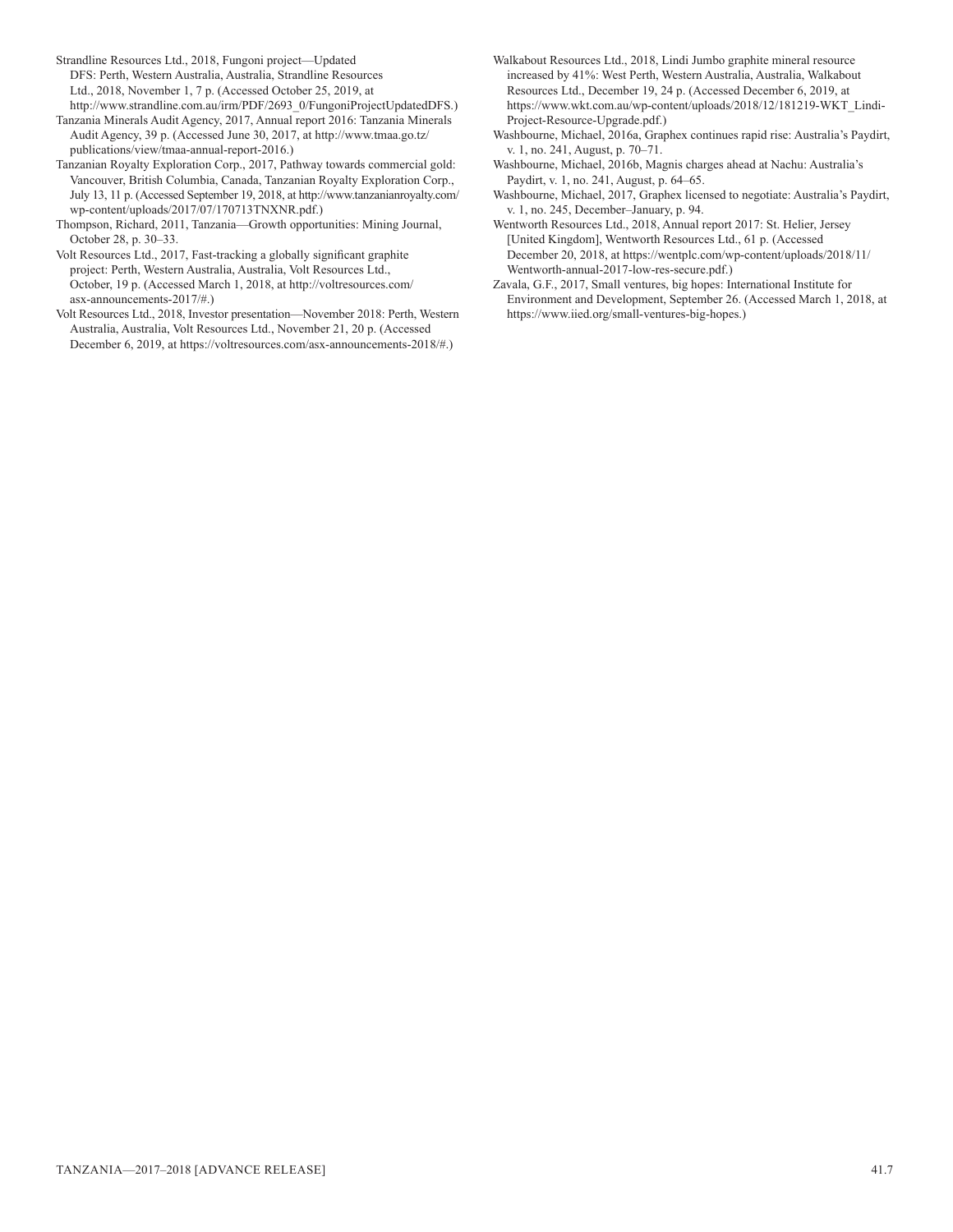#### TABLE 1 TANZANIA: PRODUCTION OF MINERAL COMMODITIES $^{\rm l}$

#### (Metric tons, gross weight, unless otherwise specified)

| Commodity <sup>2</sup>                   |                      | 2014                  | 2015                     | 2016                      | 2017             | 2018                  |
|------------------------------------------|----------------------|-----------------------|--------------------------|---------------------------|------------------|-----------------------|
| <b>METALS</b>                            |                      |                       |                          |                           |                  |                       |
| Bauxite                                  |                      | 25,641                | $50,000$ r, e            | $72,779$ $r$              | 12,090           | 7,140                 |
| Copper, mine, concentrates, Cu content   |                      | 16,400                | 16,800                   | 17,400                    | 15,800           | 10,000                |
| Gold, mine, Au content                   | kilograms            | 40,964                | 43,780 r                 | 45,883 r                  | 43,490           | 39,300                |
| Iron and steel, steel:                   |                      |                       |                          |                           |                  |                       |
| Raw steel <sup>e</sup>                   |                      | 190,000               | 210,000                  | $230,000$ <sup>r</sup>    | 250,000          | 300,000               |
| Products, rolled                         |                      | 129,555               | 142,963 <sup>r</sup>     | $154,079$ <sup>r</sup>    | 183,337          | 224,402               |
| Silver, mine, Ag content                 | kilograms            | 14,493                | 15,569                   | 17,984 <sup>r</sup>       | 10,911           | 12,041                |
| Tin, mine, Sn content                    |                      | 79 3                  | $179^{3}$                | $138$ r, 3                | 91               | 8                     |
| INDUSTRIAL MINERALS                      |                      |                       |                          |                           |                  |                       |
| Cement, hydraulic                        | thousand metric tons | 2,809                 | 3,135                    | $4,071$ <sup>r</sup>      | 4,200            | 4,509                 |
| Clay, kaolin                             |                      | 3,809                 | 1,953                    | $656$ r                   | 13,816           | 129,383               |
| Diamond, gem and industrial <sup>4</sup> | carats               | 252,875               | 216,491                  | 239,896 r                 | 304,456          | 383,391               |
| Gemstones, excluding diamond:            |                      |                       |                          |                           |                  |                       |
| Alexandrite                              | kilograms            | 1                     | $\overline{r}$ , e       | 1, 5                      | 1                | 1 <sup>e</sup>        |
| Amethyst                                 | do.                  | 28,925 r              | 59,000 $\frac{1}{r}$ , e | $88,636$ <sup>r</sup>     | 19,937           | $20{,}000$ $^{\circ}$ |
| Aquamarine                               | do.                  | $1,540$ <sup>r</sup>  | $16,000$ r, e            | $31,161$ <sup>r</sup>     | 5,967            | 6,000 °               |
| Emerald                                  | do.                  | 138                   | 90e                      | 42                        | 12               | 12 <sup>e</sup>       |
| Garnet                                   | do.                  | $6,204$ <sup>r</sup>  | $130,000$ r, e           | 244,490 <sup>r</sup>      | 131,278          | 130,000 e             |
| Quartz                                   | do.                  | 40,178                | $90,000$ e               | 145,785                   | 71,275           | $71,000$ $^{\circ}$   |
| $Ruby^e$                                 | do.                  | $3,100$ <sup>r</sup>  | $2,900$ <sup>r</sup>     | $2,800$ <sup>r</sup>      | 2,800            | 2,800                 |
| Sapphire <sup>e</sup>                    | do.                  | $3,100$ <sup>r</sup>  | $1,900$ <sup>r</sup>     | $860$ $^{\rm r}$          | 850              | 850                   |
| Sunstone                                 | do.                  | 31,349                | $20,000$ $\degree$       | 10,298                    | 9,377            | 9,400 °               |
| Tanzanite                                | do.                  | 4,065 $6$             | 2,396 6                  | $2,400$ r, e              | 2,400 °          | 2,400 °               |
| Tourmaline                               | do.                  | 73,575 <sup>r</sup>   | 49,000 r, e              | 23,464 r                  | 33,041           | 33,000 $^{\circ}$     |
| Gypsum, including anhydrite, crude       |                      | 200,179               | 239,302                  | 213,744 r                 | 123,645          | 241,259               |
| Lime                                     |                      | $16,710$ <sup>r</sup> | 88,617 r                 | 238,776 r                 | 26,918           | 27,000 e              |
| Phosphate rock:                          |                      |                       |                          |                           |                  |                       |
| Gross weight                             |                      | $75,000$ r, e         | $50,000$ r, e            | $23,658$ <sup>r</sup>     | 15,896           |                       |
| $P_2O_5$ content                         |                      | $22,000$ r, e         | $14,000$ r, e            | $6,900$ r, e              | 4,600 $^{\circ}$ |                       |
| Pumice and related materials, pozzolan   |                      | 68,925                | 342,628                  | 230,045 <sup>r</sup>      | 79,085           | 91,645                |
| Salt, all types                          |                      | 74,967 <sup>r</sup>   | 92,158                   | 170,553 r                 | 100,017          | 36,392                |
| Stone, sand, and gravel, construction:   |                      |                       |                          |                           |                  |                       |
| Sand and gravel, sand                    |                      | 7,283,177             | $10,000,000$ r, e        | $12,916,978$ <sup>r</sup> | 7,743,254        | $8,300,000$ e         |
| Stone:                                   |                      |                       |                          |                           |                  |                       |
| Crushed, limestone                       |                      | 1,116,827             | 4,443,600 r              | 4,170,057 $r$             | 3,300,899        | 2,940,000             |
| Other, size and shape unspecified:       |                      |                       |                          |                           |                  |                       |
| Calcite                                  |                      | $-$ <sup>r</sup>      | $\qquad \qquad$ r, e     | 1 <sup>r</sup>            | 1                | 1 <sup>e</sup>        |
| Marble                                   |                      | $27,000$ r, e         | 43,000 r, e              | 58,512 <sup>r</sup>       | 42,729           | 43,000 $^{\circ}$     |
| MINERAL FUELS AND RELATED MATERIALS      |                      |                       |                          |                           |                  |                       |
| Coal, bituminous                         |                      | 246,128 <sup>r</sup>  | 255,884                  | 276,030 r                 | 558,553          | 725,911               |
| Natural gas, marketable                  | million cubic meters | 958                   | 1,053                    | 1,173                     | 1,218            | 1,463                 |

<sup>e</sup>Estimated. <sup>r</sup>Revised. do. Ditto. -- Zero.

<sup>1</sup>Table includes data available through October 24, 2019. All data are reported unless otherwise noted. Estimated data are rounded to no more than three significant digits.

<sup>2</sup>In addition to the commodities listed, such gemstones as spinel, and raw construction materials, including brick clay, may have been produced, but available information was inadequate to make reliable estimates of output.

<sup>3</sup>Reported exports.

4 About 85% gem quality and 15% industrial quality.

<sup>5</sup>Production was less than 1/2 kilogram.

6 Reported sales by TanzaniteOne Tanzanite Mine.